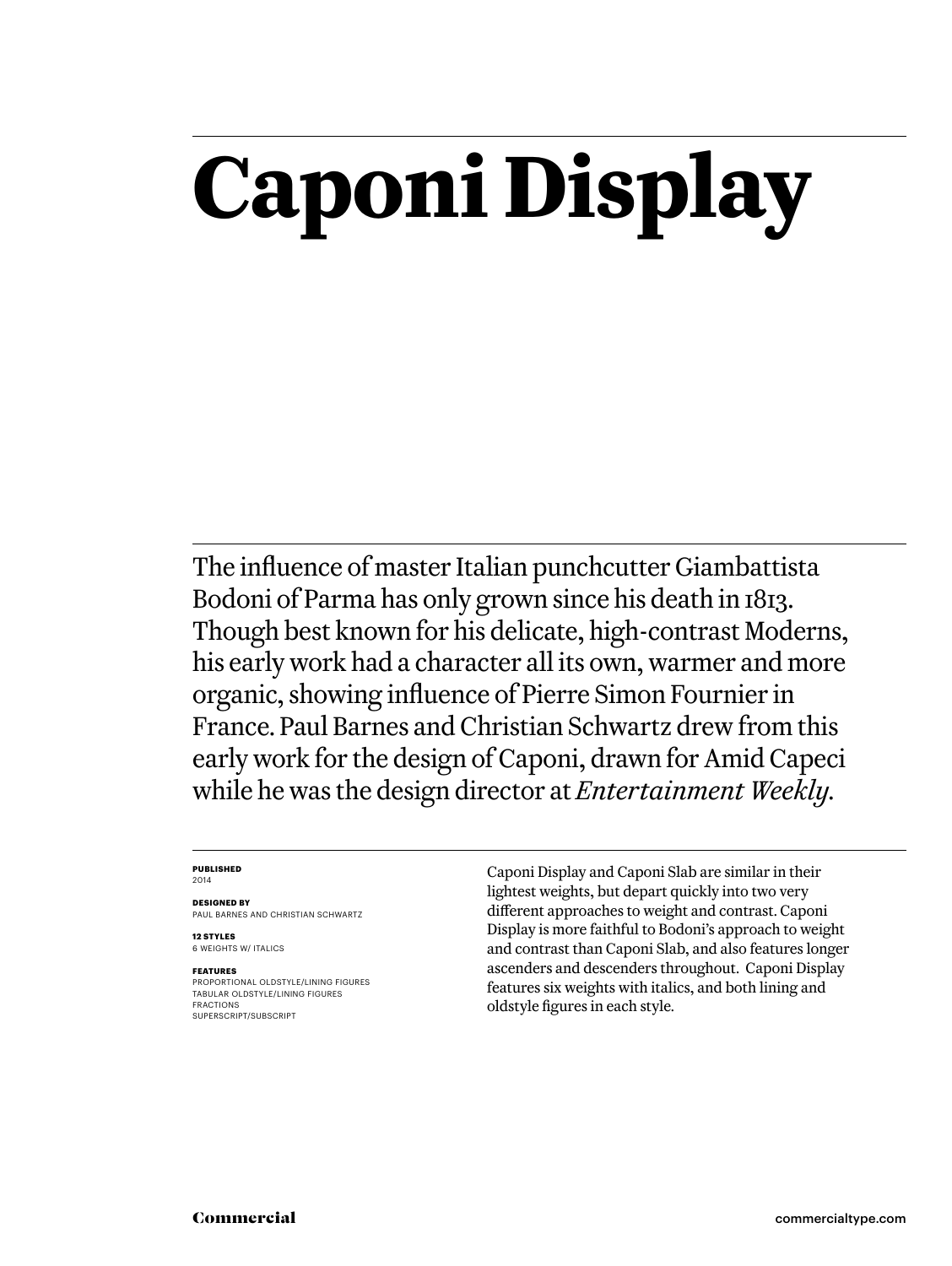Caponi Display Regular *Caponi Display Regular Italic* Caponi Display Regular No. 2 *Caponi Display Regular No. 2 Italic* Caponi Display Medium *Caponi Display Medium Italic* **Caponi Display Semibold** *Caponi Display Semibold Italic* **Caponi Display Bold** *Caponi Display Bold Italic* Caponi Display Black *Caponi Display Black Italic*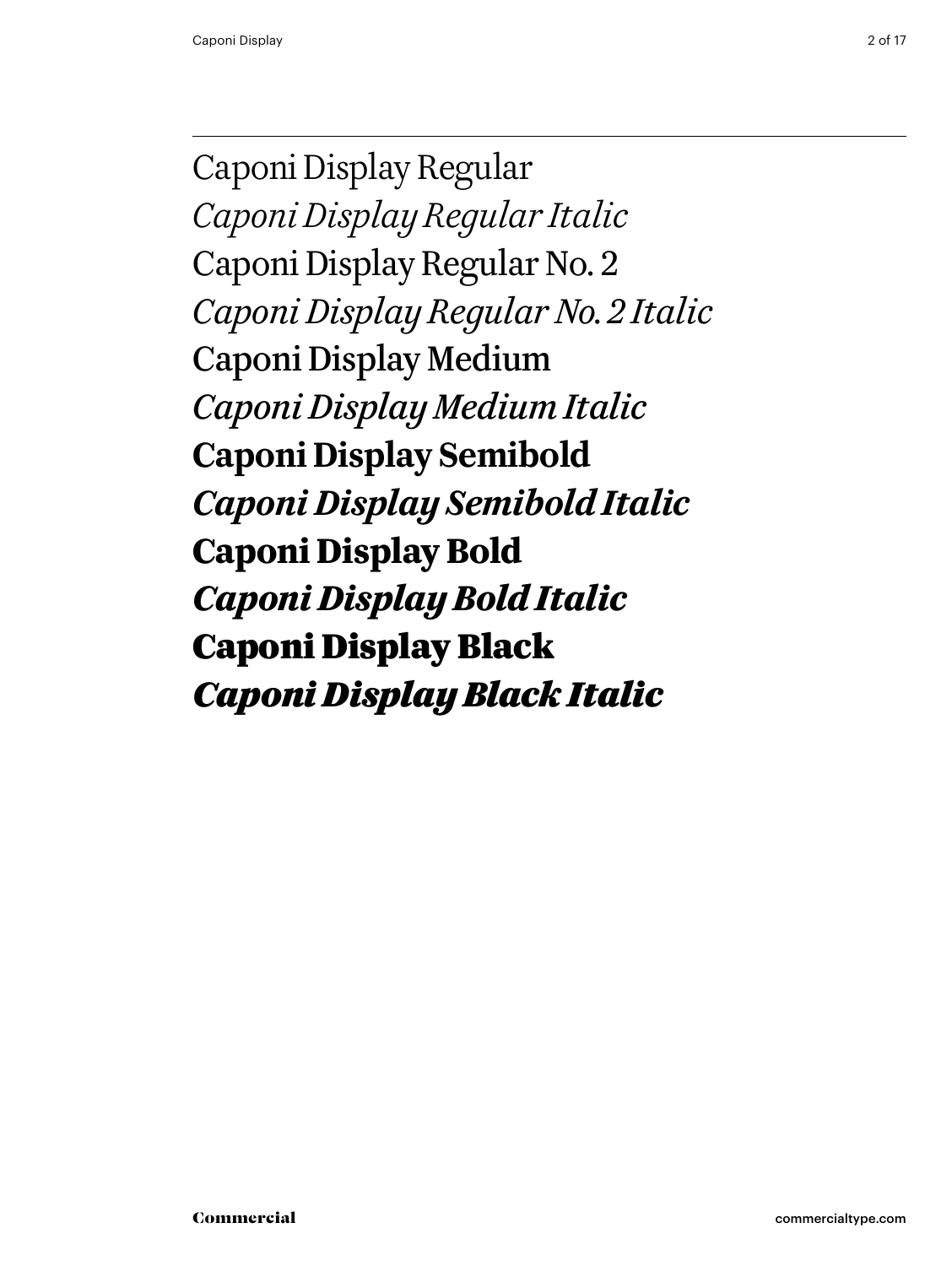## TRAITEMENTS Anthropologica Caponi Display Regular, 70 Pt

## *Forbløffede Jarðlagaskipan* Caponi Display Regular Italic, 70 Pt

# MANCHESTER Subcontractors

CAPONI DISPLAY REGULAR NO. 2, 70 PT

# *Ätherischen Probabilísticas*

Caponi Display Regular No. 2 Italic, 70 Pt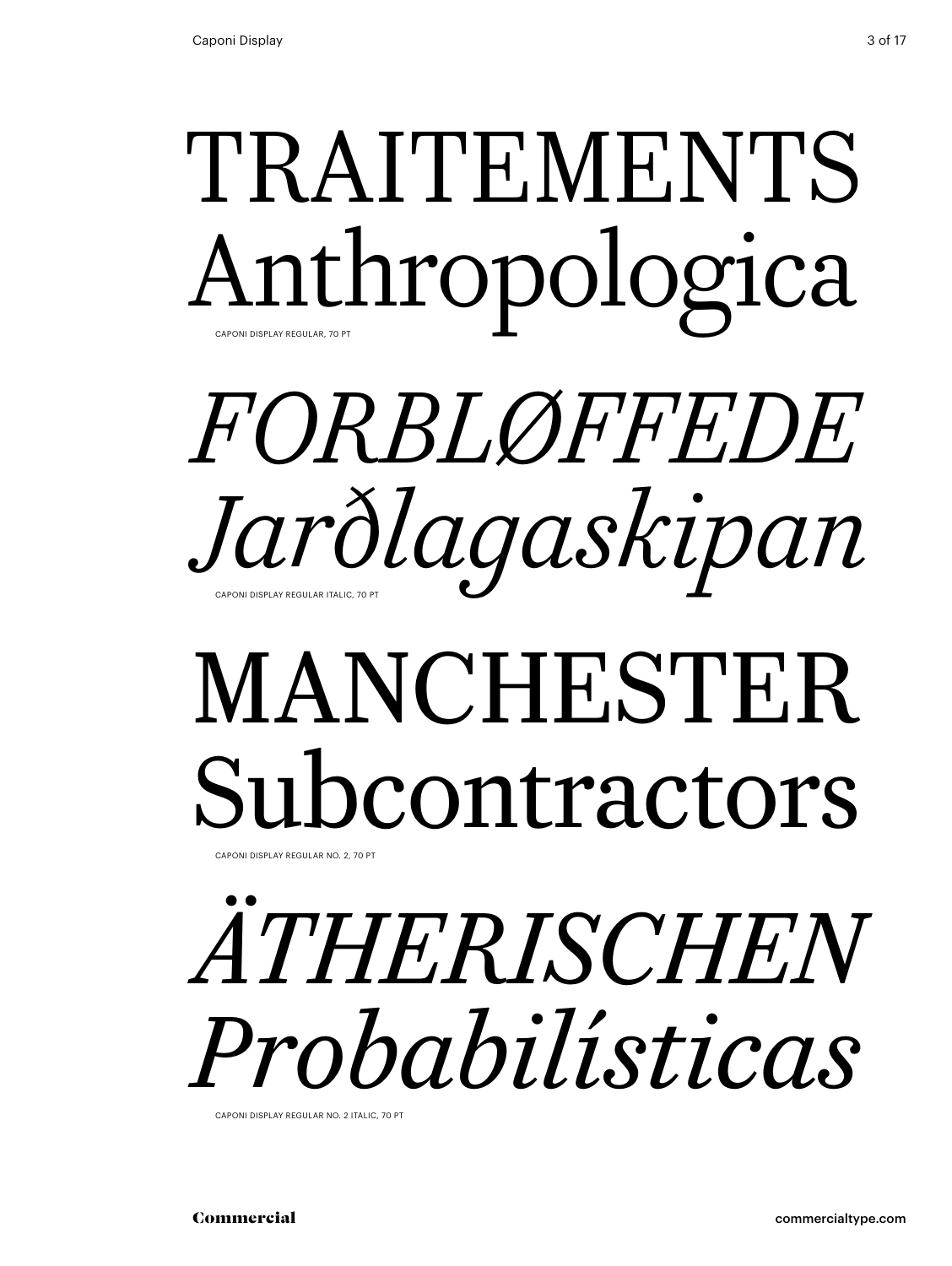## MOLECOLARE Rozwiązywania CAPONI DISPLAY MEDIUM, 70 PT

# *përfaqësues Karbotermiske*

CAPONI DISPLAY MEDIUM ITALIC, 70 PT

## **Versterken Beschäftigung** Caponi Display Semibold, 70 Pt

# *inženieriem Sauðárkrókur*

Caponi Display Semibold italic, 70 Pt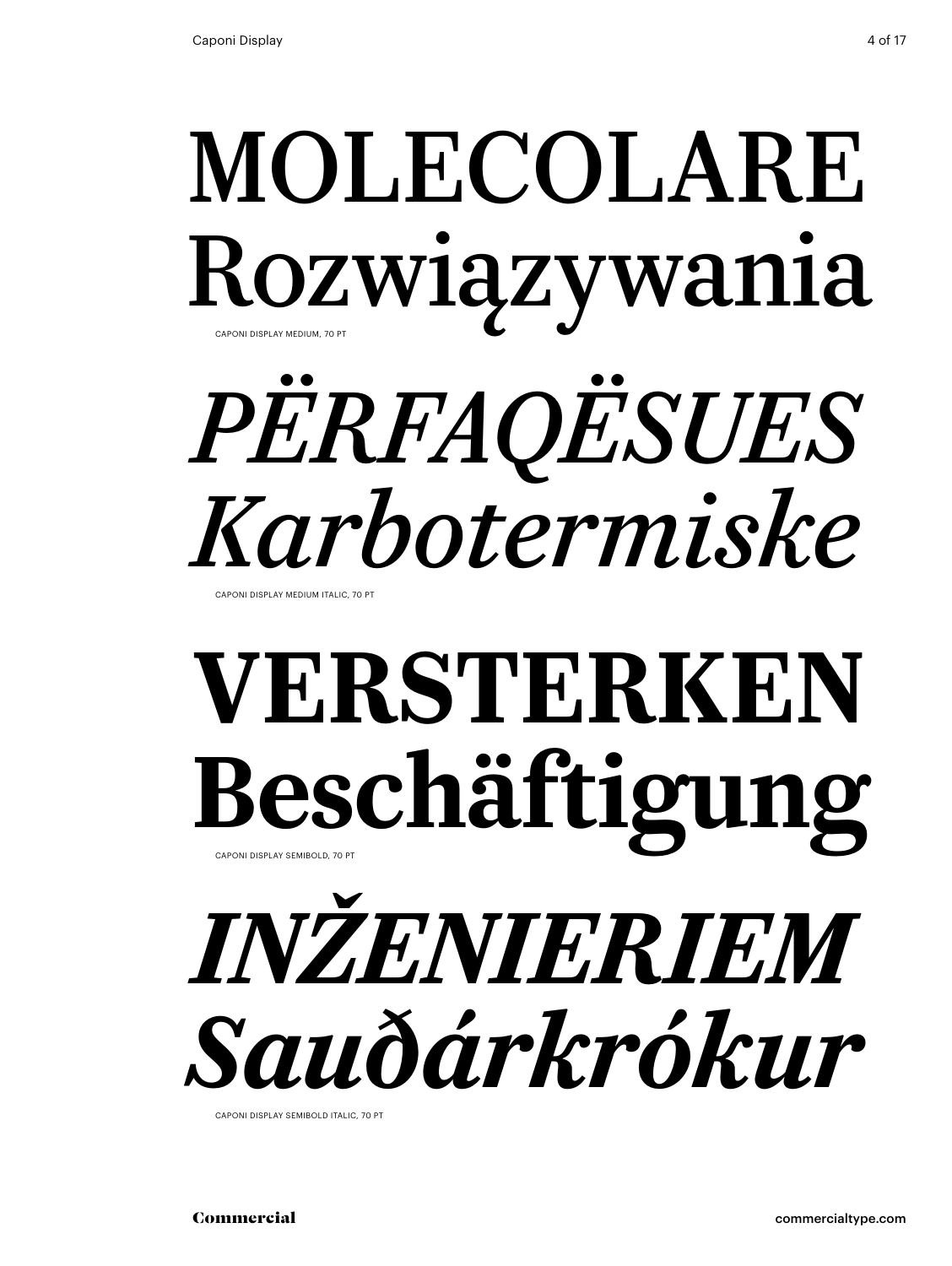## **proizvođač Fondamentali** Caponi Display bold, 70 Pt

## C'EST-À-DIRE *Uraufführung* Caponi Display bold italic, 70 Pt

## Birleşerek Competencia Caponi Display black, 70 Pt

*amortizări Sekwestratie*

Caponi Display black italic, 70 Pt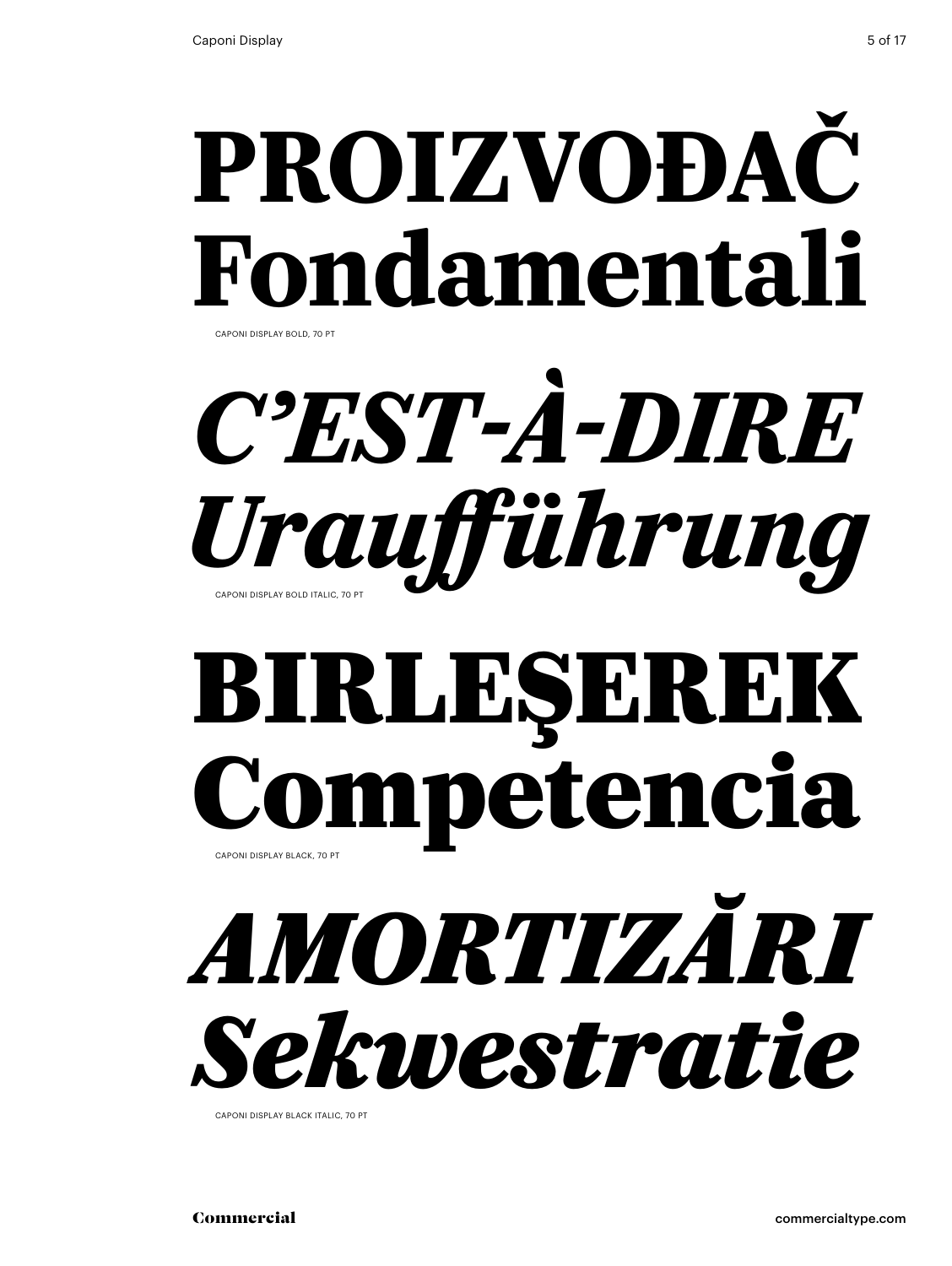Caponi Display Regular, 40 Pt

### Ein Zeitalter der Geometrie KÜNSTLERVEREINIGUNG Un territorio di circa 95 km2

*Algunos antiguos modos de The Biocrime Prophesy Philosophie der Arithmetik* CAPONI DISPLAY REGULAR ITALIC, 40

### Pēdējā ledus laikmeta laikā Sovereign Base Areas Metodologia antropologică CAPONI DISPLAY REGULAR NO. 2, 40 PT

*Wirklichen Gründe bleiben Pascalsþríhyrninginn Le collectionneur anonyme*

Caponi Display Regular No. 2 Italic, 40 Pt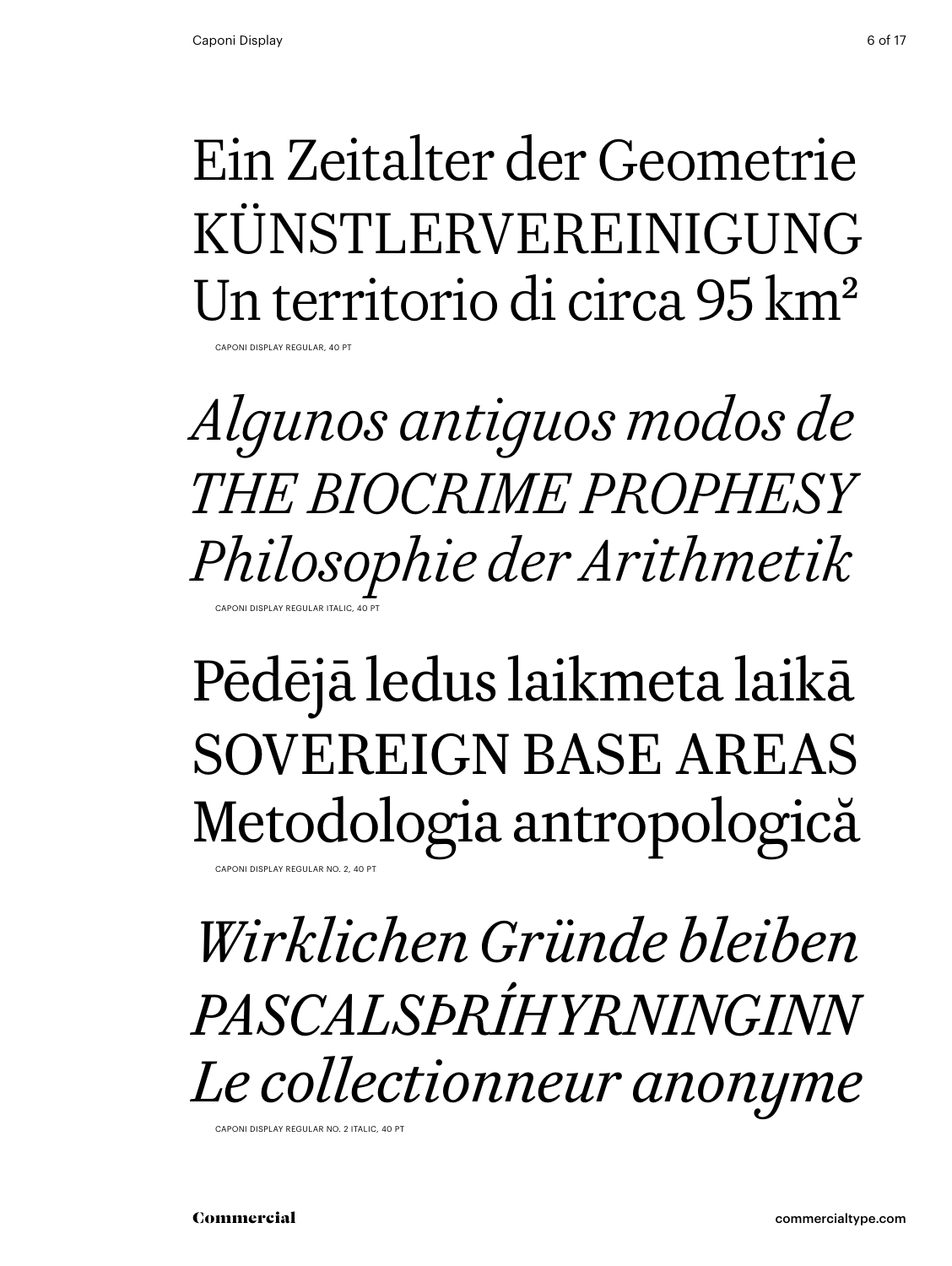### Erős hanyatlás következett LA TEORIA DEI CIRCUITI They were caught offguard DISPI AY MEDIUM, 40

### *Sagacity from the Conflict Umożliwia transmisję Tercera isla mediterránea* Caponi Display Medium Italic, 40 Pt

## **Ulls camerals dels nàutils Relativitätstheorie Conoscenze specializzate**

Caponi Display semibold, 40 Pt

### *De tweede formele logica Œuvre Hypothétique Ljósfræðilegt fyrirbrigði* CAPONI DISPI AY SEMIBOLD ITALIC, 40 PT [ALTERNATE g w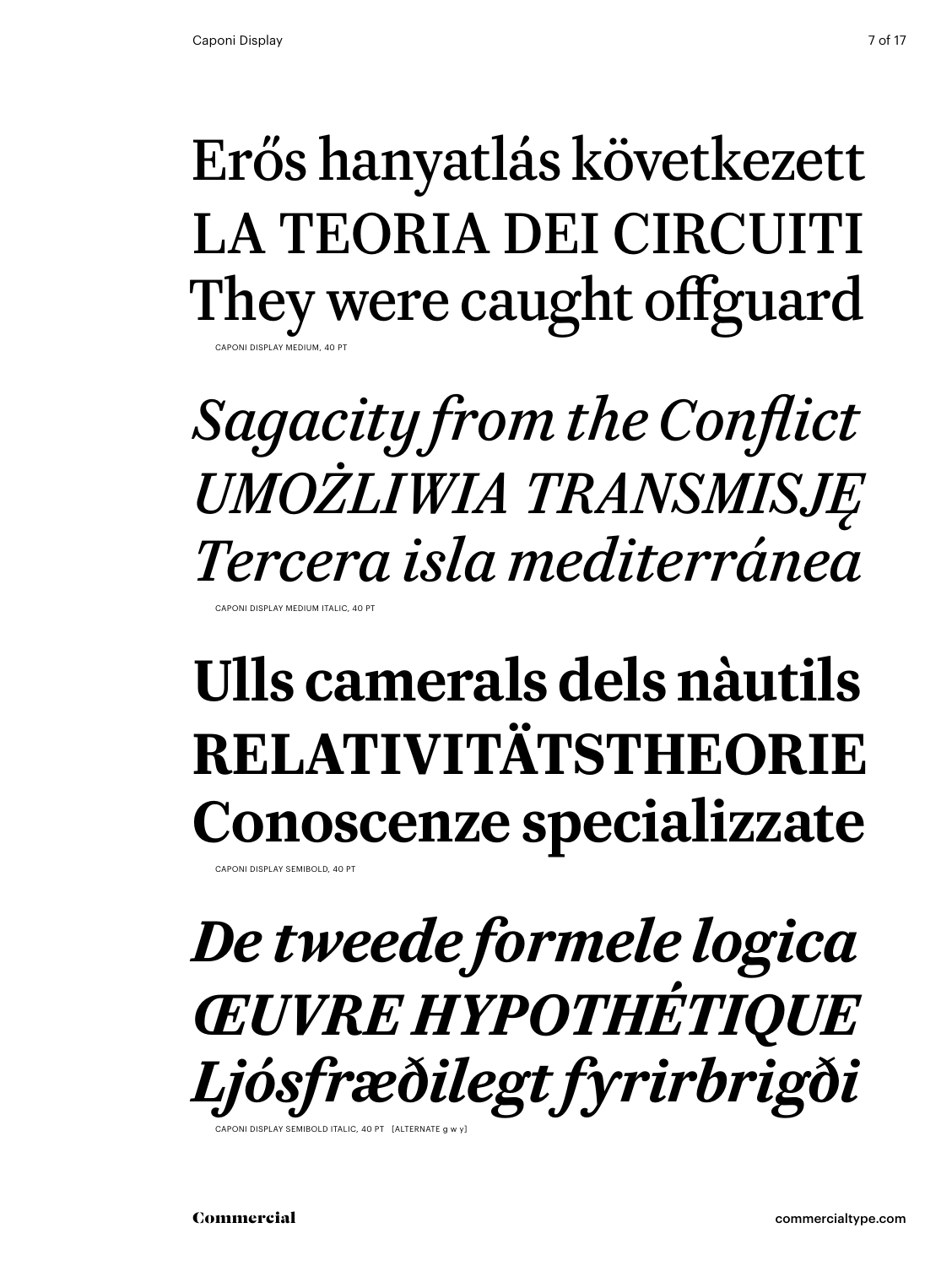### **Such an astonishing rate En la década de 2000 Un Picasso pour 12 euros**

Caponi Display bold, 40 Pt

## *Scientific Pitch Notation formele grammatica Rivoluzione tecnologica*

Caponi Display bold italic, 40 Pt

### Establishment Treaties il terzo movimento Vi havde forventninger Caponi Display black, 40 Pt

### *Vista from Kersal Moor nine Saxhorn valves Stability Managements*

Caponi Display black italic, 40 Pt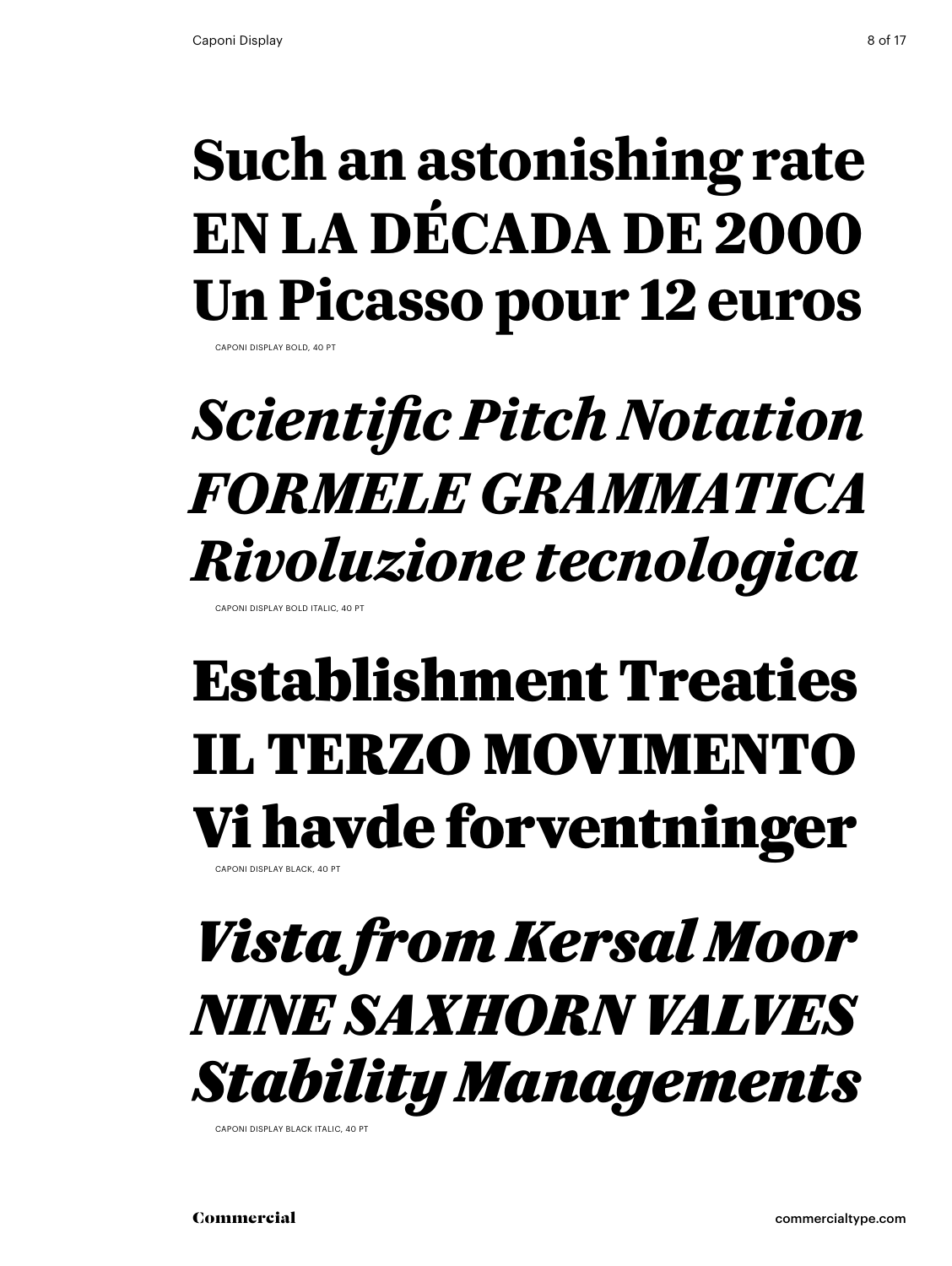Grundlæggerne af den pragmatisme Viņu pētījums bieži tiek saukts par lauka darbu *Belgian musical instrument designer Sagen er at det er helt usædvanligt for et barn*

Caponi Display Regular, italic, 24 Pt

Einwohnerzahl der Stadt von knapp In 1896 vertrok hij naar München in Duitsland *Aproximadament 1,2 – 8,9 quilòmetres In collaboration with small tequila start-ups*

Caponi Display Regular No. 2, Regular No. 2 Italic, 24 Pt [alternate w]

Föreningen Grävande Journalister Forklaringen gikk da ut på at ladde partikler *La théorie de l'information modern Zbiory muzealne to głównie dzieła artystów*

Caponi Display medium, medium italic, 24 Pt [alternate g w y]

**Þar á meðal aðdráttarkrafturinn La dramática caída en séptima disminuida** *Persuasive oracular mystification Those that are aware of our surroundings*

Caponi Display Semibold, Semibold italic, 24 Pt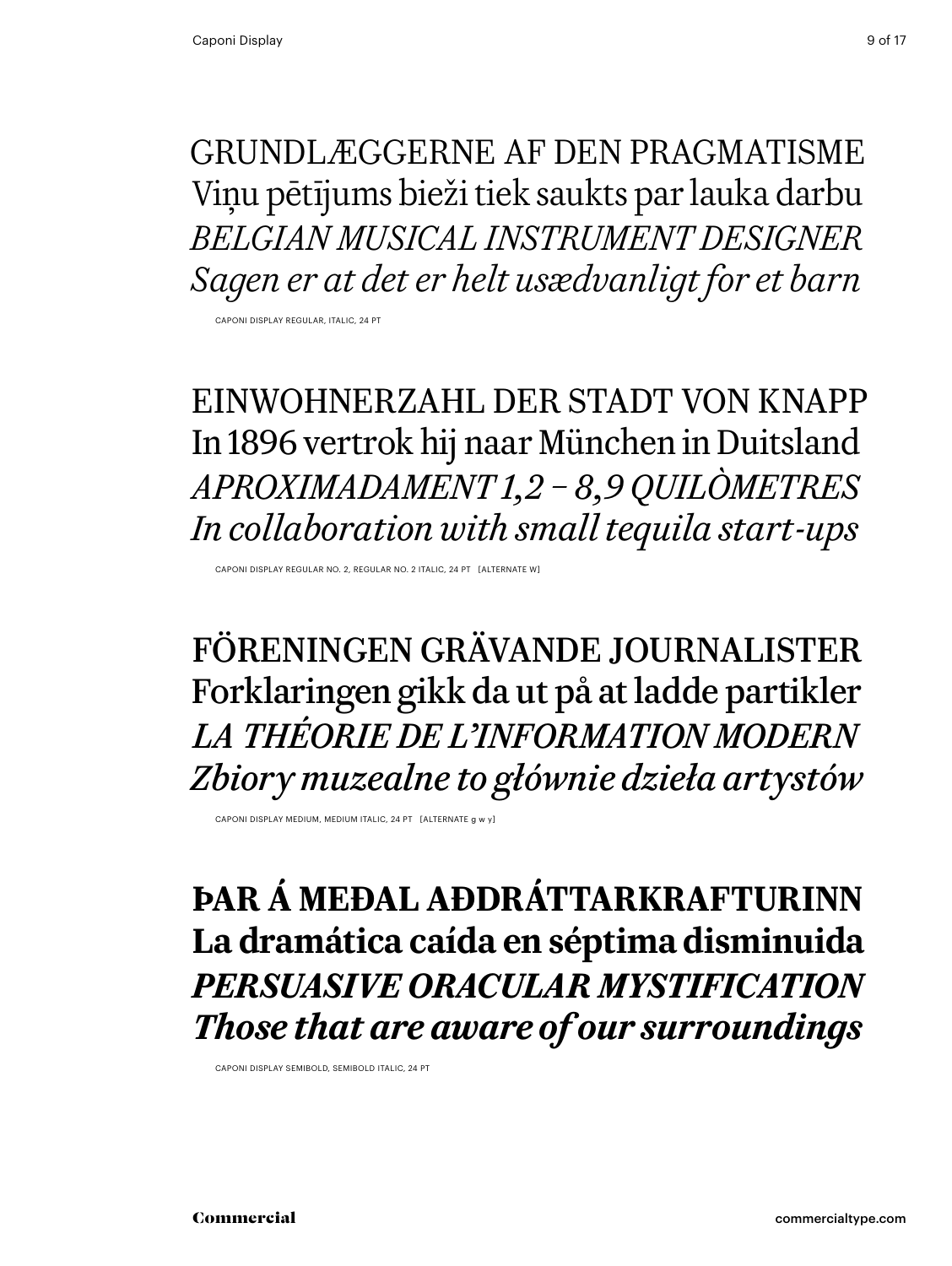### **Augstākais punkts Kiprā ir Olimps Befolkningstætheden var på 10 personer** *Menschen aus insgesamt 5 Ländern The maximum level of CO<sub>2</sub> in a given day*

Caponi Display bold, bold italic, 24 Pt

### Digitizarea materiale de arhivă Aukščiausias taškas yra Karauntuhilas *20 problemi dell'elettrotecnica Wiederum spielt Elektronik eine große*

Caponi Display black, black italic, 24 Pt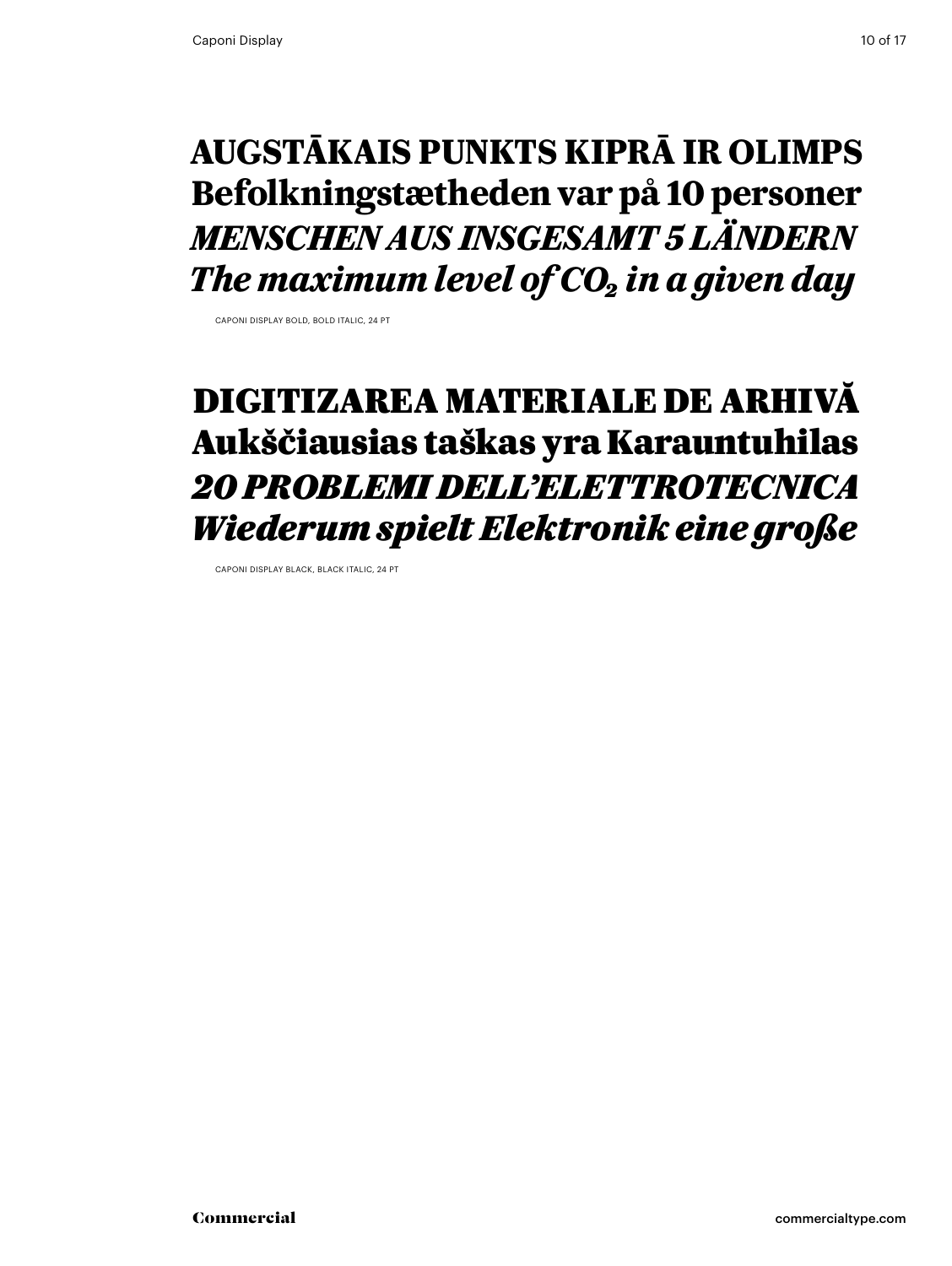Compreende um sistema de controle de atenção All'età di 7 anni, Egill fu imbrogliato in un gioco da dei ragazzi *The current Royal Conservatory consists of two departments*

Caponi Display Regular, italic, 18 Pt

ABOUT  $\frac{4}{11}$  OF THE DRUNKSHIP IS CURRENTLY ENGAGED Następną podróż, trzymiesięczną, odbył na przełomie lat 1711 *Esta ciência entende a cultura como o totalidade de padrões*

Caponi Display Regular No. 2, Regular No. 2 Italic, 18 Pt [oldstyle figures]

tokyo markets gain ¥16.8 million in single week Fiċ-ċensiment tal-2002 ħareġ li Inis Mór tgħodd 2,371 ruħ, li *The cave extended about 200 metres (700 ft) into the side of*

Caponi Display Medium, Medium italic, 18 Pt [oldstyle figures]

### **a finales de 1911 publicó** *¿Existe la conciencia?* **La règle cinquième insiste sur la fonction de la mémoire** *De vijf schilderijen waarvan sprake zijn het kubistische*

Caponi Display Semibold, Semibold italic, 18 Pt

**A historic private bar in the basement of the Heute dominiert das Unternehmen den Online-Handel** *Seit einer Woche warten 511 Schriftsteller auf Antwort*

Caponi Display bold, bold italic, 18 Pt

### Ülkenin toplam yüzölçümü 11.700.000 km2'dir La coloració de la conquilla manté l'animal camuflat *Local publications have attempted to make sense of*

Caponi Display black, Black italic, 18 Pt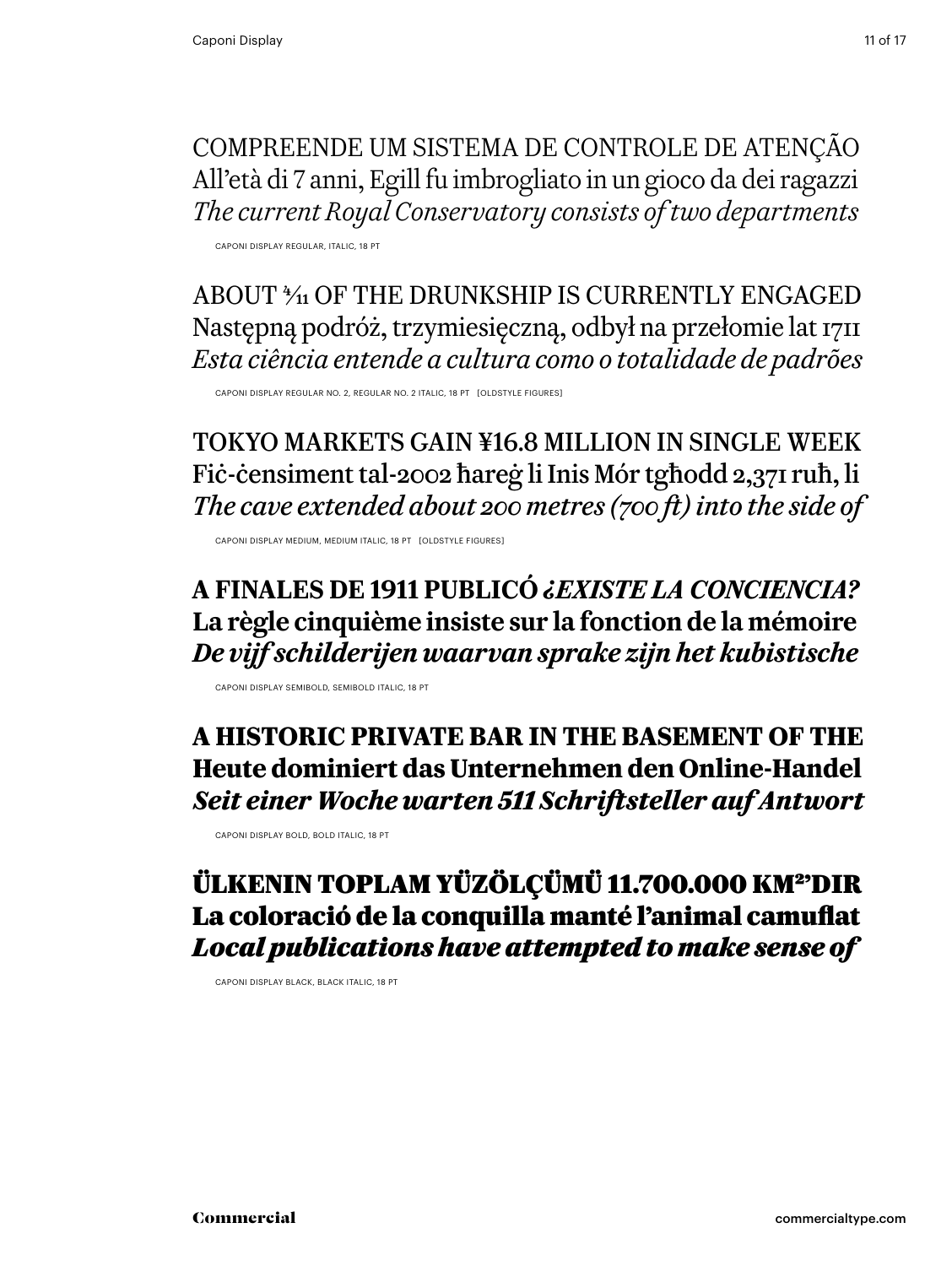Caponi Display Regular, 60 Pt

# Televisieregisseur

Caponi Display Regular No. 2, 60 Pt

Pluridisciplinaire

Caponi Display Medium, 60 Pt

# **Datorinženierija**

Caponi Display Semibold, 60 Pt

# **Viðskiptaráðinu**

Caponi Display bold, 60 Pt

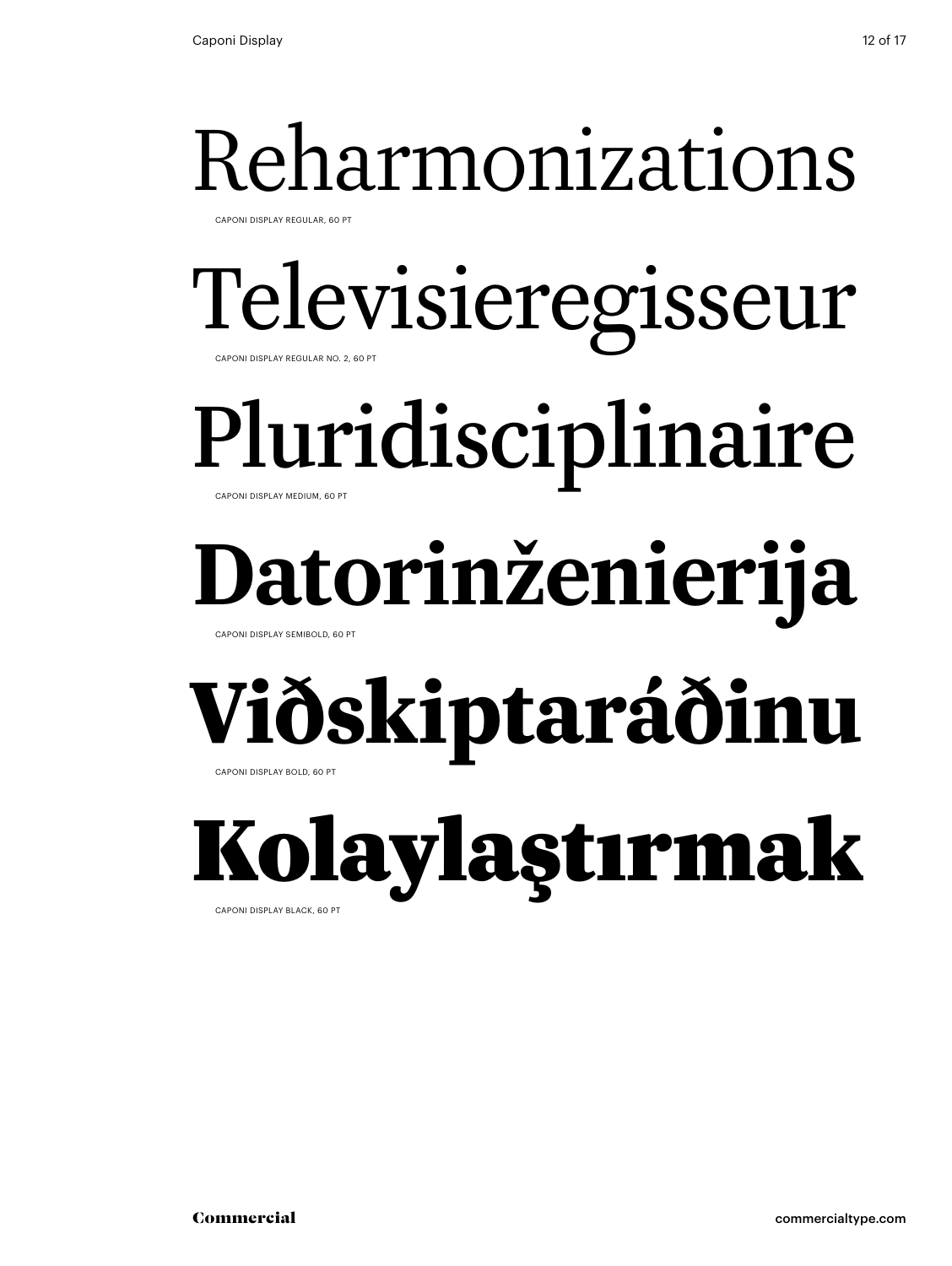

Caponi Display Regular Italic, 60 Pt



Caponi Display Regular No. 2 Italic, 60 Pt

*Kosztowniejszych* Caponi Display Medium Italic, 60 Pt



Caponi Display Semibold italic, 60 Pt



CAPONI DISPLAY BOLD ITALIC, 60 PT



Caponi Display black italic, 60 Pt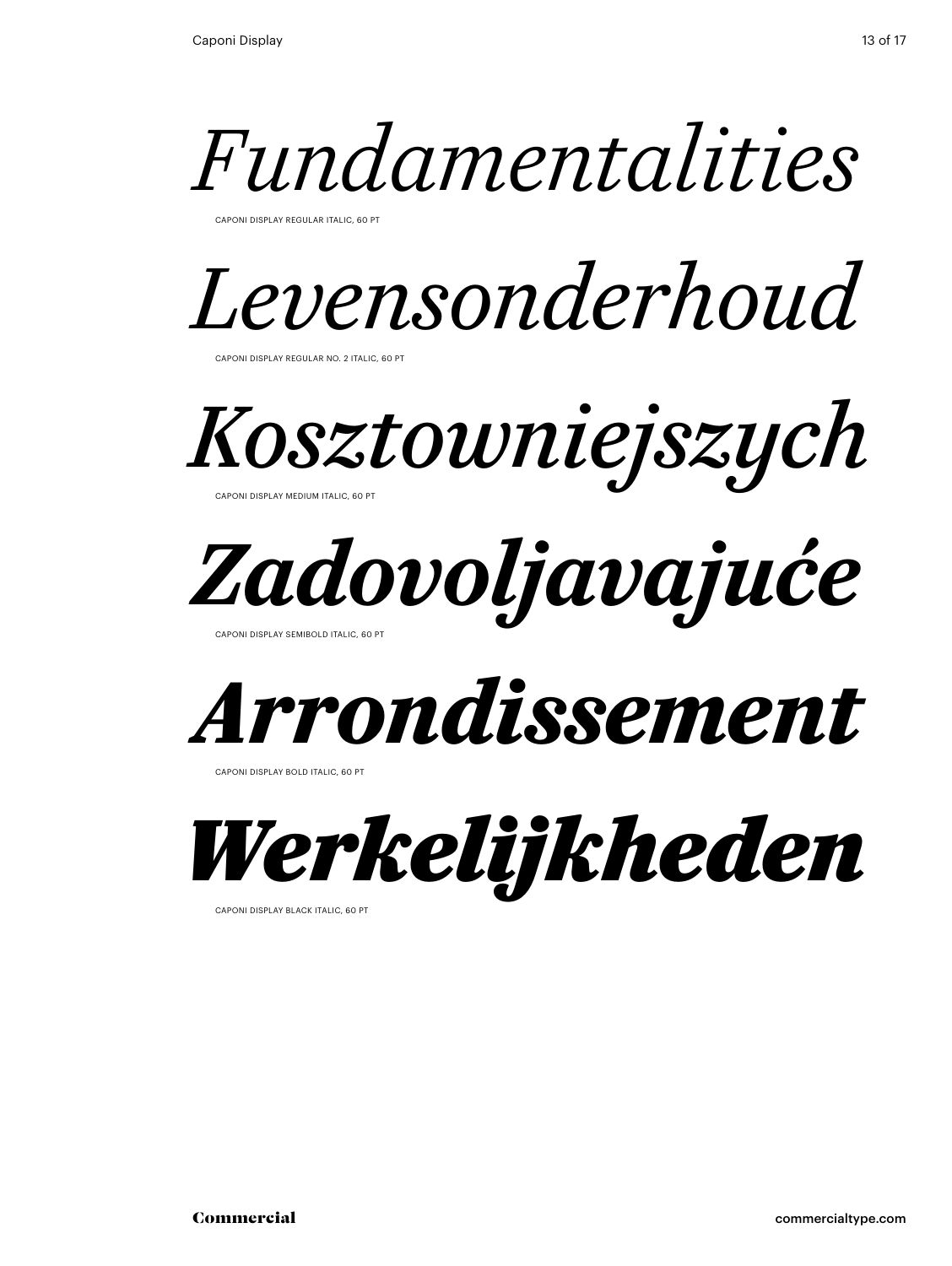| <b>UPPERCASE</b>                                               | ABCDEFGHIJKLMNOPQRSTUVWXYZ                                                                                                    |  |  |  |  |  |
|----------------------------------------------------------------|-------------------------------------------------------------------------------------------------------------------------------|--|--|--|--|--|
| LOWERCASE                                                      | abcdefghijklmnopqrstuvwxyz                                                                                                    |  |  |  |  |  |
| STANDARD PUNCTUATION                                           | $[12^2, 1; \ldots --(1137)]\$                                                                                                 |  |  |  |  |  |
| ALL CAP PUNCTUATION                                            | $i! \delta$ ?----()[]{}/ \@«»<>                                                                                               |  |  |  |  |  |
| LIGATURES                                                      | fb ff ffb ffh ffi ffj ffk ffl fh fi fj fk fl                                                                                  |  |  |  |  |  |
| PROPORTIONAL LINING<br>default figures                         | $$£€¥1234567890¢f%%o#°a0<+=-x$ :                                                                                              |  |  |  |  |  |
| PROPORTIONAL OLDSTYLE                                          | $$£€Y1234567890¢f%%*+--×:-$                                                                                                   |  |  |  |  |  |
| PREBUILT FRACTIONS                                             | $\frac{1}{2}$ $\frac{1}{3}$ $\frac{2}{3}$ $\frac{1}{4}$ $\frac{3}{4}$ $\frac{1}{8}$ $\frac{3}{8}$ $\frac{5}{8}$ $\frac{7}{8}$ |  |  |  |  |  |
| NUMERATORS, DENOMINATORS<br><b>SUPERSCRIPT &amp; SUBSCRIPT</b> | $\rm{H}^{1234567890}$ $\rm{H}_{1234567890}$<br>$\rm{H}^{1234567890}\!/_{1234567890}$                                          |  |  |  |  |  |
| <b>STYLISTIC ALTERNATES</b>                                    | WŴŴŴŴ 00135 447                                                                                                               |  |  |  |  |  |
| <b>ACCENTED UPPERCASE</b>                                      | ÁÂÀÄÅÃĂĀĄÁÆÆÇĆČĈÒĐÉÊÈËĔĔĒĘĞĜĢĠĦĤÍÎÌÏĪĮĨĬĴŁĹĽĻĿÑŃŇŅŊ<br>ÓÔÒÖŐŐŌØØŒŔŘŖŠŚŞŜŞÞŤŢŦÚÛÙÜŬŰŪŲŮŨŴŴŴŴÝŶŶŸŽŹŻ                            |  |  |  |  |  |
| ACCENTED LOWER CASE                                            | áâàäåãăāaåææçćčĉċďđðéêèëěeęǧĝĝġħĥıíîìïiījĩijlĺľļŀñńňņ 'nŋóôòöőőōøø<br>œŕřŗßšśşŝşþťţŧúûùüŭűūyůũẃŵẁẅýŷỳÿžźż                     |  |  |  |  |  |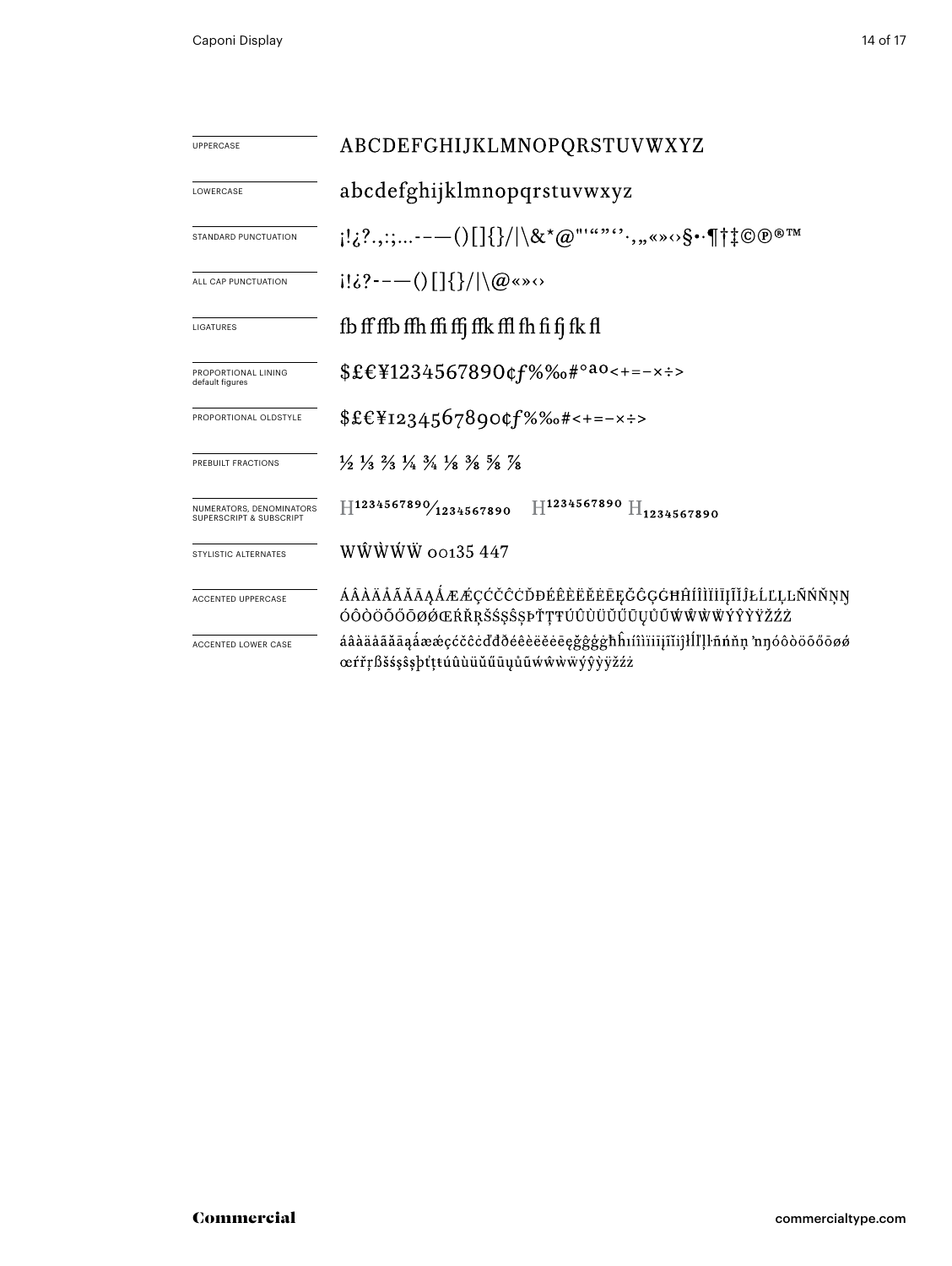| <b>UPPERCASE</b>                                               | <i>ABCDEFGHIJKLMNOPQRSTUVWXYZ</i>                                                                                                                                                                                                                      |  |  |  |  |
|----------------------------------------------------------------|--------------------------------------------------------------------------------------------------------------------------------------------------------------------------------------------------------------------------------------------------------|--|--|--|--|
| <b>LOWERCASE</b>                                               | abcdefghijklmnopqrstuvwxyz                                                                                                                                                                                                                             |  |  |  |  |
| STANDARD PUNCTUATION                                           | $\{a_1, a_2, a_3, \ldots \}$ . $\{a_n\}$ , $\{a_n\}$ , $\{a_n\}$ , $\{a_n\}$ , $\{a_n\}$ , $\{a_n\}$ , $\{a_n\}$ , $\{a_n\}$ , $\{a_n\}$ , $\{a_n\}$ , $\{a_n\}$ , $\{a_n\}$ , $\{a_n\}$ , $\{a_n\}$ , $\{a_n\}$ , $\{a_n\}$ , $\{a_n\}$ , $\{a_n\}$ , |  |  |  |  |
| ALL CAP PUNCTUATION                                            | $i!i$ ?----()[]{}/ \@«» $\circ$                                                                                                                                                                                                                        |  |  |  |  |
| LIGATURES                                                      | fb ff ffb ffh ffi ffi ffk ffl fh fi fj fk fl                                                                                                                                                                                                           |  |  |  |  |
| PROPORTIONAL LINING<br>default figures                         | $$ \pounds \pounds \pounds \pounds 1234567890 \pounds \pK 64^\circ 40 < + = - \times \pounds >$                                                                                                                                                        |  |  |  |  |
| PROPORTIONAL OLDSTYLE                                          | $$£E_{1234567890¢f\%\%o#<+=-x}\cdot$                                                                                                                                                                                                                   |  |  |  |  |
| PREBUILT FRACTIONS                                             | $\frac{1}{2}$ $\frac{1}{3}$ $\frac{2}{3}$ $\frac{1}{4}$ $\frac{3}{4}$ $\frac{1}{8}$ $\frac{3}{8}$ $\frac{5}{8}$ $\frac{7}{8}$                                                                                                                          |  |  |  |  |
| NUMERATORS, DENOMINATORS<br><b>SUPERSCRIPT &amp; SUBSCRIPT</b> | $H^{1234567890}/_{1234567890}$ $H^{1234567890}$ $H_{1234567890}$                                                                                                                                                                                       |  |  |  |  |
| STYLISTIC ALTERNATES                                           | <i>WŴŴŴŴ gvwy 00135 447</i>                                                                                                                                                                                                                            |  |  |  |  |
| <b>ACCENTED UPPERCASE</b>                                      | ÁÂÀÄÅÃĂĀĄÅÆÆÇĆČĈÒĐÉÊÈËËĔĘĞĜĢĠĦĤÍÎÌÏĪĮĨĬĴŁĹĽĻĿÑŃŇŅŊÓÔ<br>ÒÖŐŐŐØØŒŔŘŖŠŚŞŜŞÞŤŢŦÚÛÙÜŬŰŨŲŮŨŴŴŴŴŶŶŶŸŽŹŻ                                                                                                                                                      |  |  |  |  |
| ACCENTED LOWER CASE                                            | áâàäåãăāąåææçćčĉcďđðéêèëĕēēęğĝģġħĥıíîìïiijïijłĺľļŀñńňņ 'nŋóôòöőőōøø<br>œŕřŗßšśşŝşþťṭŧúûùüŭűūųůũŵŵẁwÿŷỳÿžźż                                                                                                                                             |  |  |  |  |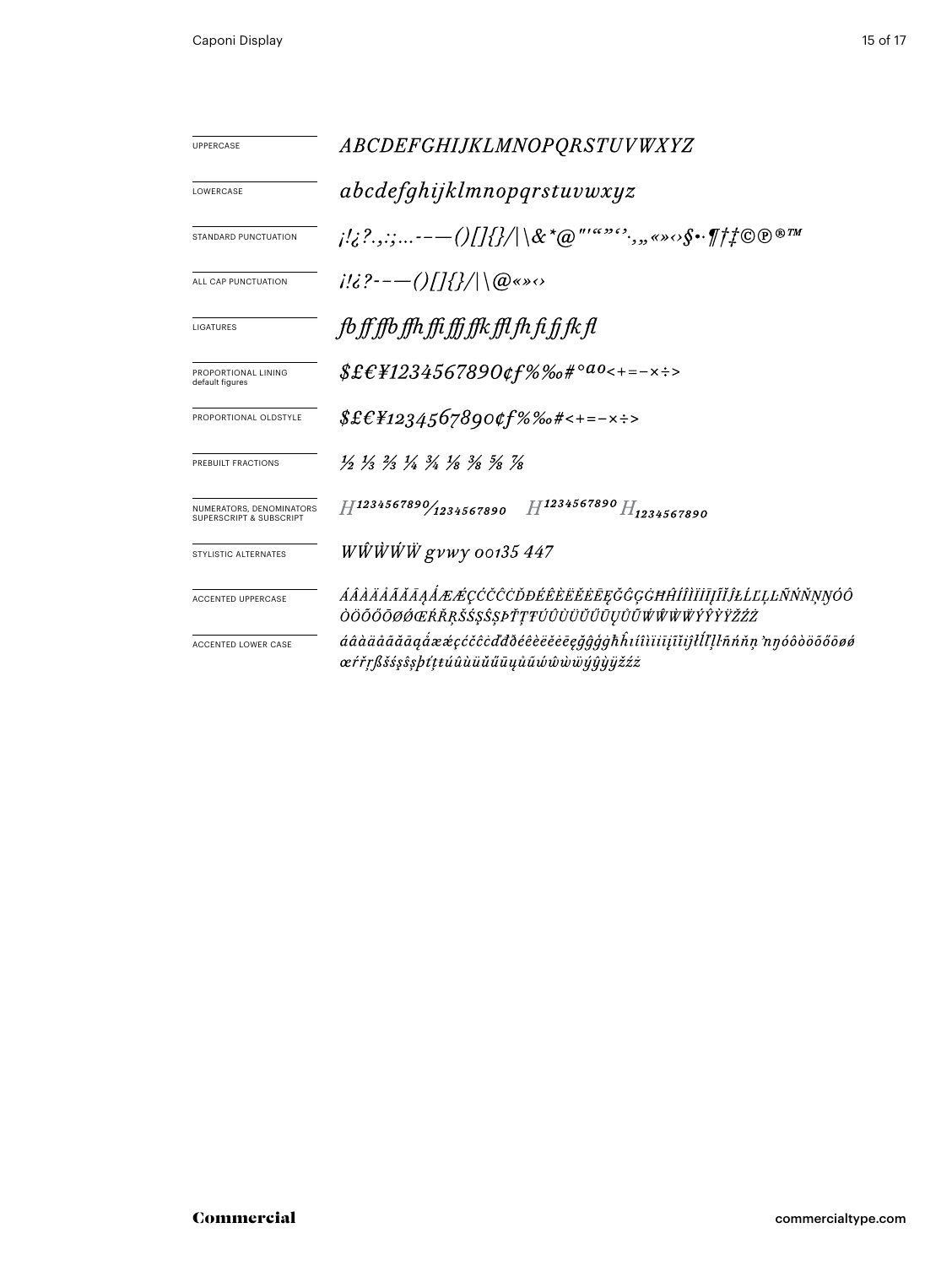| <b>OPENTYPE FEATURES</b><br><b>FAMILY WIDE</b>                                                                | <b>DEACTIVATED</b>                                    |                                  | <b>ACTIVATED</b>                               |                                   |
|---------------------------------------------------------------------------------------------------------------|-------------------------------------------------------|----------------------------------|------------------------------------------------|-----------------------------------|
| ALL CAPS<br>opens up spacing, moves<br>punctuation up                                                         | Quilts & $[Covers]$ for \$24.65                       |                                  | QUILTS & [COVERS] FOR \$24.65                  |                                   |
| PROPORTIONAL LINING<br>default figures                                                                        | Sale Price:<br>Originally:                            | \$3,460 €1,895<br>\$7,031 £9,215 | Sale Price:<br>Originally:                     | \$3,460 €1,895<br>\$7,031 £9,215  |
| PROPORTIONAL OLDSTYLE                                                                                         | Sale Price:<br>Originally:                            | \$3,460 €1,895<br>\$7,031 £9,215 | Sale Price:<br>Originally:                     | $$3,460$ €1,895<br>\$7,031 £9,215 |
| <b>FRACTIONS</b><br>ignores numeric date format                                                               | 21/03/10 and 21/18 460/920                            |                                  | $21/03/10$ and $2\frac{1}{18}$ $460/920$       |                                   |
| SUPERSCRIPT/SUPERIOR                                                                                          | $x158 + y23 \times z18 - a4260$                       |                                  | $X^{158} + Y^{23} \times Z^{18} - Z^{4260}$    |                                   |
| SUBSCRIPT/INFERIOR                                                                                            | $x158 \div y23 \times z18 - a4260$                    |                                  | $X_{158} \div Y_{23} \times Z_{18} - A_{4260}$ |                                   |
| <b>DENOMINATOR</b><br>for making arbitrary fractions                                                          | 0123456789 0123456789                                 |                                  | 0123456789 0123456789                          |                                   |
| <b>NUMERATOR</b><br>for making arbitrary fractions                                                            | 0123456789 0123456789                                 |                                  | 0123456789 0123456789                          |                                   |
| CONTEXTUAL ALTERNATES<br>R A and related                                                                      | <b>CRAZY ARRANGEMENTS</b>                             |                                  | <b>CRAZY ARRANGEMENTS</b>                      |                                   |
| <b>LANGUAGE FEATURE</b><br>Română (Romanian) s accent                                                         | INSUSI constiința științifice                         |                                  | INSUSI constiința științifice                  |                                   |
| <b>OPENTYPE FEATURES</b><br><b>ROMAN &amp; ITALIC</b>                                                         | <b>DEACTIVATED</b>                                    |                                  | <b>ACTIVATED</b>                               |                                   |
| STYLISTIC SET 01<br>alternate W<br>(Regular, No. 2, and Medium<br>weights only; Bold shown for<br>comparison) | WOMEN WOWED HOLLYWOOD<br><b>WOMEN WOWED HOLLYWOOD</b> |                                  | WOMEN WOWED HOLLYWOOD<br>WOMEN WOWED HOLLYWOOD |                                   |

### Women Wowed Hollywood **Women Wowed Hollywood**

Since 1974. In 1930, nearly 5200 films

#### **DEACTIVATED**

Over 47,000 albums from 1950–1973

No. 1305: The Wonderous 407 Wickes

#### **DEACTIVATED**

*Over 45,700 albums from 1950–1973*

*Show1305: The 457 Waverly Daggers Show 1305: The 457 Waverly Daggers Several wishful solvency antivenins Groggy digging gains greener gourd*

#### VED HOLLYWOOD Women Wowed Hollywood **Women Wowed Hollywood**

Since 1974. In 1930, nearly 5200 films

#### **ACTIVATED**

Over 47,000 albums from 1950–1973

No. 1305: The Wonderous 407 Wickes

#### **ACTIVATED**

*Over 45,700 albums from 1950–1973 Several wishful solvency antivenins Groggy digging gains greener gourd*

#### **opentype FEATUREs** italic only

**opentype FEATUREs** roman only

STYLISTIC SET 03 alternate lining 4 7 historical oldstyle 0 3 5

STYLISTIC ALTERNATI<br>(Illustrator/Photoshop)

STYLISTIC SET 02 simplified lining 4 7 less historical oldstyle 0 1

STYLISTIC SET 03 alternate lining 4 5 7 historical oldstyle 0 3 5

STYLISTIC SET 04 alternate v w y

STYLISTIC SET 05 alternate g

STYLISTIC ALTERNATES (Illustrator/Photoshop)